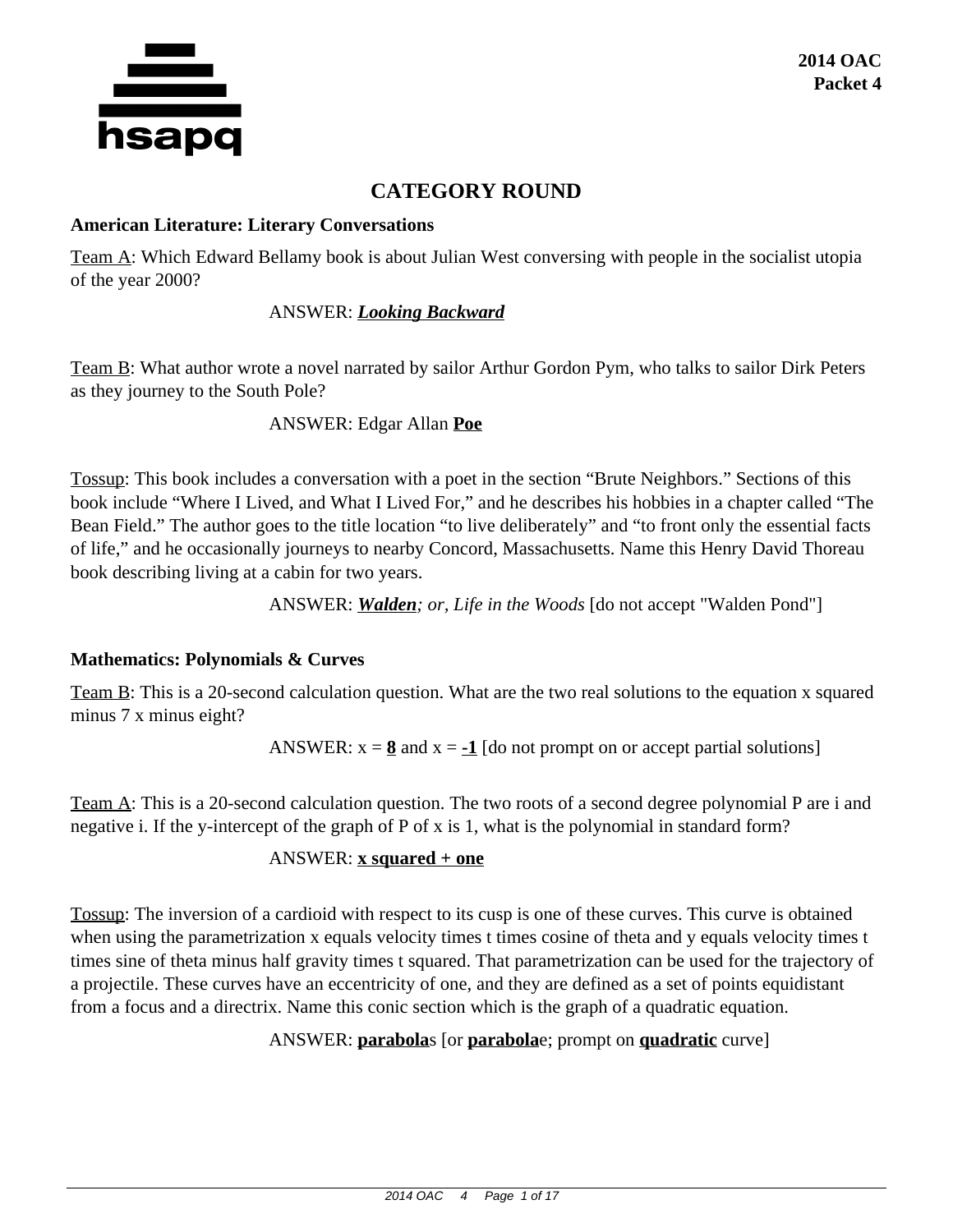### **World History: Ottomans**

Team A: What Ottoman sultan captured Constantinople and made it his capital?

## ANSWER: **Mehmed II** [or **Mehmed the Conqueror**]

Team B: Alexander Ypsilanti led the Hetairists in what country during its war for independence from the Ottomans?

## ANSWER: **Greece** [or **Hellas**]

Tossup: Two opposing forces during this war were defeated in separate battles by the Ottoman Empire, at the River Bender and the River Pruth. An empire in this war was initially allied to Frederick the Strong of Saxony and had to rebuild its army after a defeat at Narva. The losing empire in this war had to agree to the Treaty of Nystad after its army was smashed at the Battle of Poltava. Name this war in which Peter the Great of Russia and his allies defeated Charles XII of Sweden.

### ANSWER: **Great Northern** War

### **Fine Arts: Eastern European Music**

Team B: What piano virtuoso was also the composer of the *Bells* Symphony and the *Rhapsody on a Theme of Paganini?*

## ANSWER: Sergei **Rachmaninoff**

Team A: Who wrote *The Love for Three Oranges,* the *Lieutenant Kije* suite, and the most-widely performed ballet version of *Romeo and Juliet?*

### ANSWER: Sergei **Prokofiev**

Tossup: This composer may have coded the name of his fiancee, the Belgian soprano Desiree Artot, into one of his pieces. His program symphony based on Byron's poem "Manfred" is generally not included among his six numbered symphonies. The "Troparion of the Holy Cross" opens another of his compositions, in which the anthem "God Save the Tsar" prevails over "La Marseillaise" as sixteen cannon shots are fired. Name this Russian composer who celebrated Napoleon's defeat in his *1812 Overture.*

## ANSWER: Pyotr Ilyich **Tchaikovsky**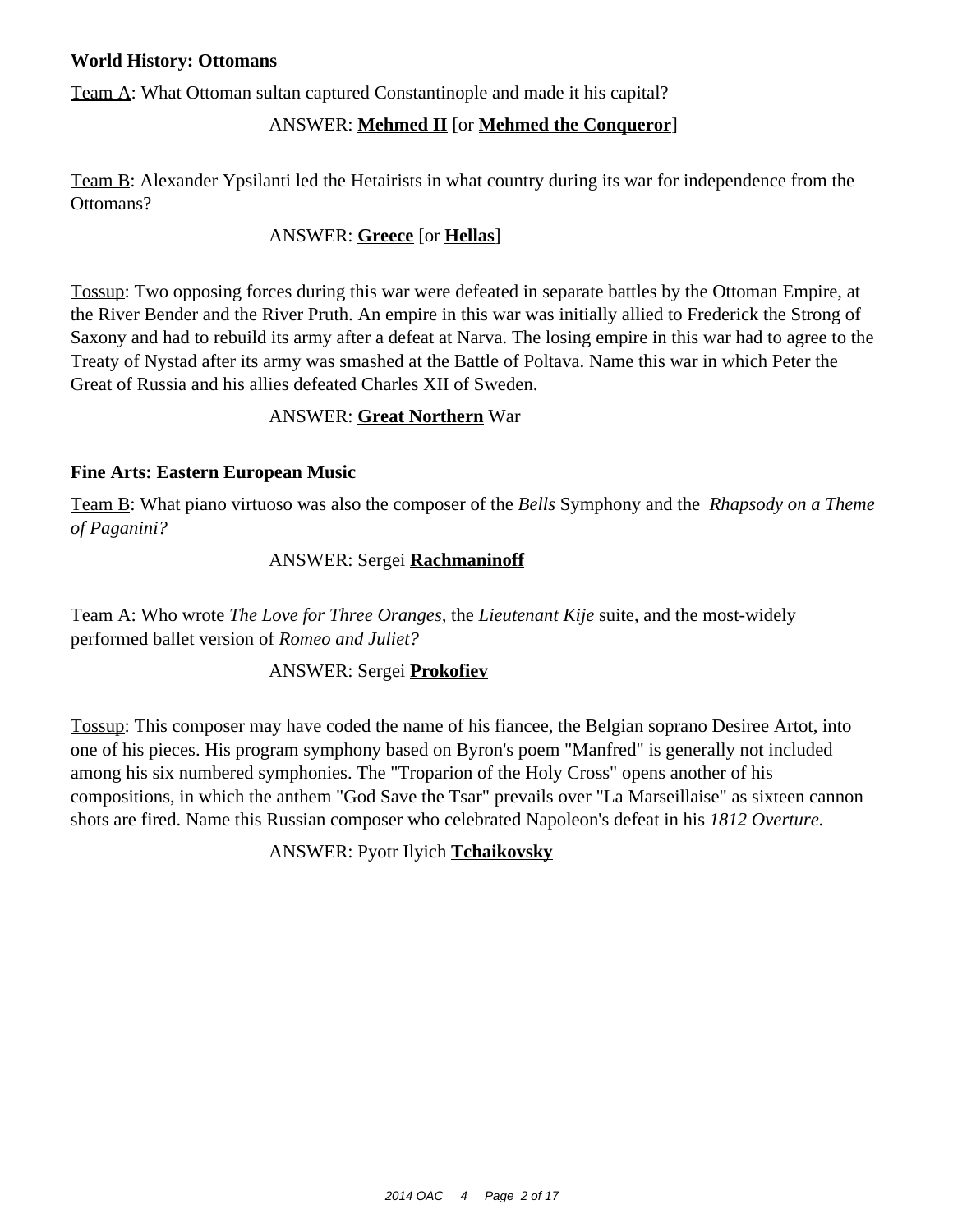### **Life Sciences: Human Diseases**

Team A: What hereditary, neurodegenerative disease is caused by increases in CAG repeats and can result in involuntary motions known as chorea?

### ANSWER: **Huntington's** disease

Team B: What disease, prominently occurring in Ashkenazi Jews, is characterized by a buildup of ganglioside GM2 and has no cure?

### ANSWER: **Tay-Sachs** disease

Tossup: The severity of this disease is measured on the EDSS scale. A classic symptom of this disease is Lhermitte's (LARE-meet's) sign. Its treatments includes a random polymer of four amino acids called glatiramir acetate, which shifts the Th1 response to a Th2 response. Oligodendrocytes are lost in this disease, which can be diagnosed by looking for white matter plaques on MRI. Name this autoimmune disease which destroys the myelin sheaths surrounding neurons.

## ANSWER: **multiple sclerosis** [or **MS**]

## **World Literature: British Literature**

Team B: What English author wrote about a mad scientist creating people out of animals in *The Island of Doctor Moreau*?

### ANSWER: Herbert George **Wells**

Team A: What English author wrote about the Wife of Bath telling a story about a knight trying to discover what women most desire?

### ANSWER: Geoffrey **Chaucer**

Tossup: The second section of this novel intersperses events such as Prue's death in childbirth with the decay of a house. At the beginning of this book, James imagines killing his father because he insists the weather will be bad. The matriarch of the central family dies abruptly in this novel's section "Time Passes." In this novel, Lily Briscoe finally completes her painting and the Ramsays take a boat to the title structure. Name this novel by Virginia Woolf.

### ANSWER: *To the Lighthouse*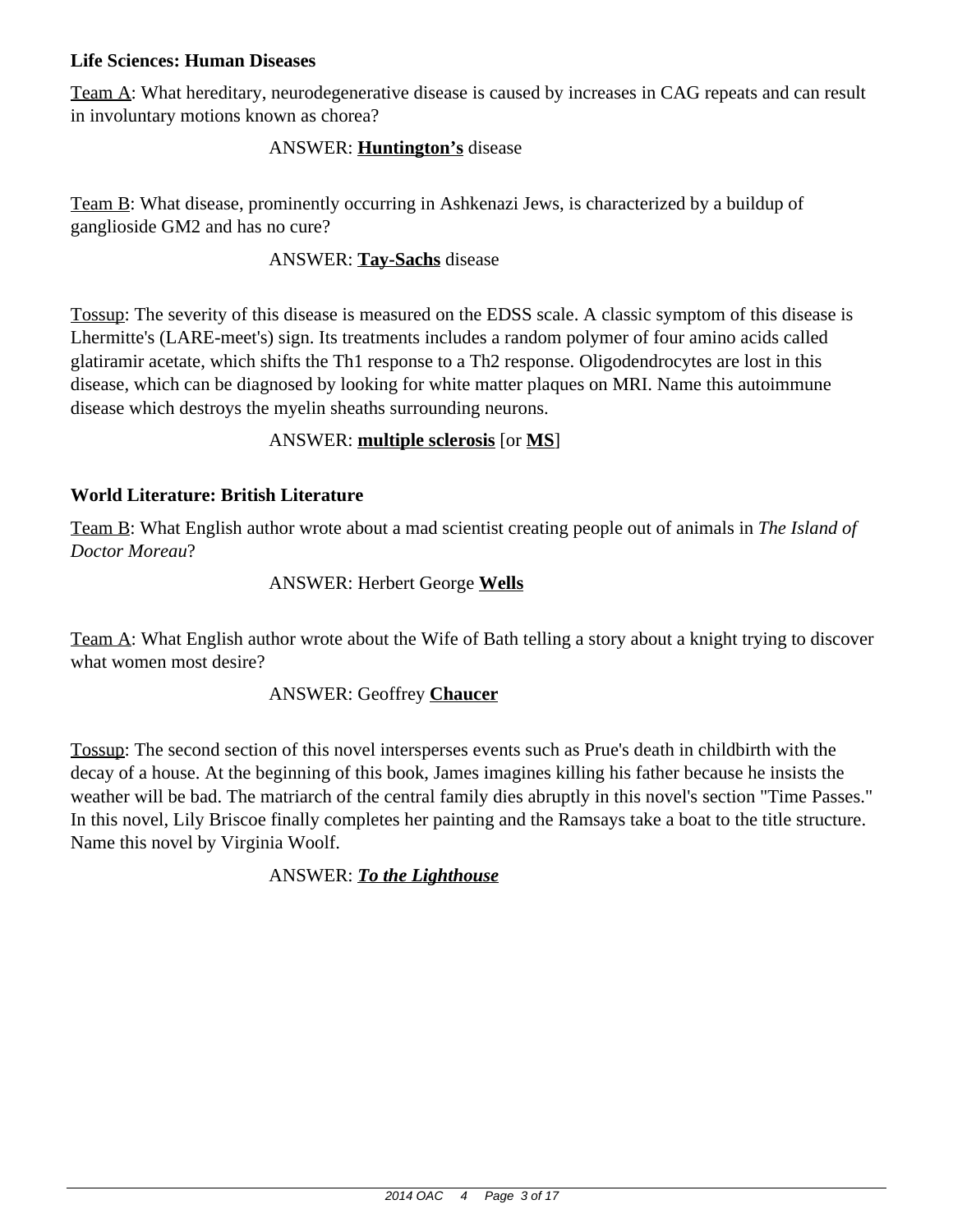## **US Government/Economics: Advertising Controversies**

Team A: What breakfast cereal featured an interracial family in a series of 2013 and 2014 commercials, much to the dismay of racists?

### ANSWER: **Cheerios**

Team B: What company aroused controversy with a 2014 Super Bowl ad featuring the song "America the Beautiful" sung in different languages?

## ANSWER: **Coca-Cola** [or **Coke**]

Tossup: This economist co-authored the paper "What Makes Advertising Profitable?" with William Adams and addressed the efficiency wage hypothesis in several papers written with George Akerlof. In November 2013, this person told Bob Corker that she would have the courage to "prick bubbles." She accumulated support for her current position after Lawrence Summers withdrew from consideration. This former chair of Bill Clinton's Council of Economic Advisers was confirmed in January 2014 to succeed Ben Bernanke. Name this woman who became the new Chairman of the Federal Reserve Board.

### ANSWER: Janet **Yellen**

## **Physical Sciences: Energy**

Team B: The Heisenberg Uncertainty principle applies to energy and what other quantity, which gets "dilated" in a special relativistic effect?

## ANSWER: **time**

Team A: What unit for energy, named after a physicist, equals a kilogram times meters-squared over seconds-squared?

### ANSWER: **Joule**

Tossup: This scientist names a period of time that precedes cosmic inflation, when gravity had not separated from the other three fundamental forces. This scientist improved upon Wien's (VEENZ) law and the Stefan-Boltzmann law in formulating a better equation to describe blackbody radiation. The energy of a wave and its frequency are related by this man's namesake constant, which shows that energy is released in discrete packets. Name this physicist, a pioneer in quantum mechanics.

## ANSWER: Max **Planck**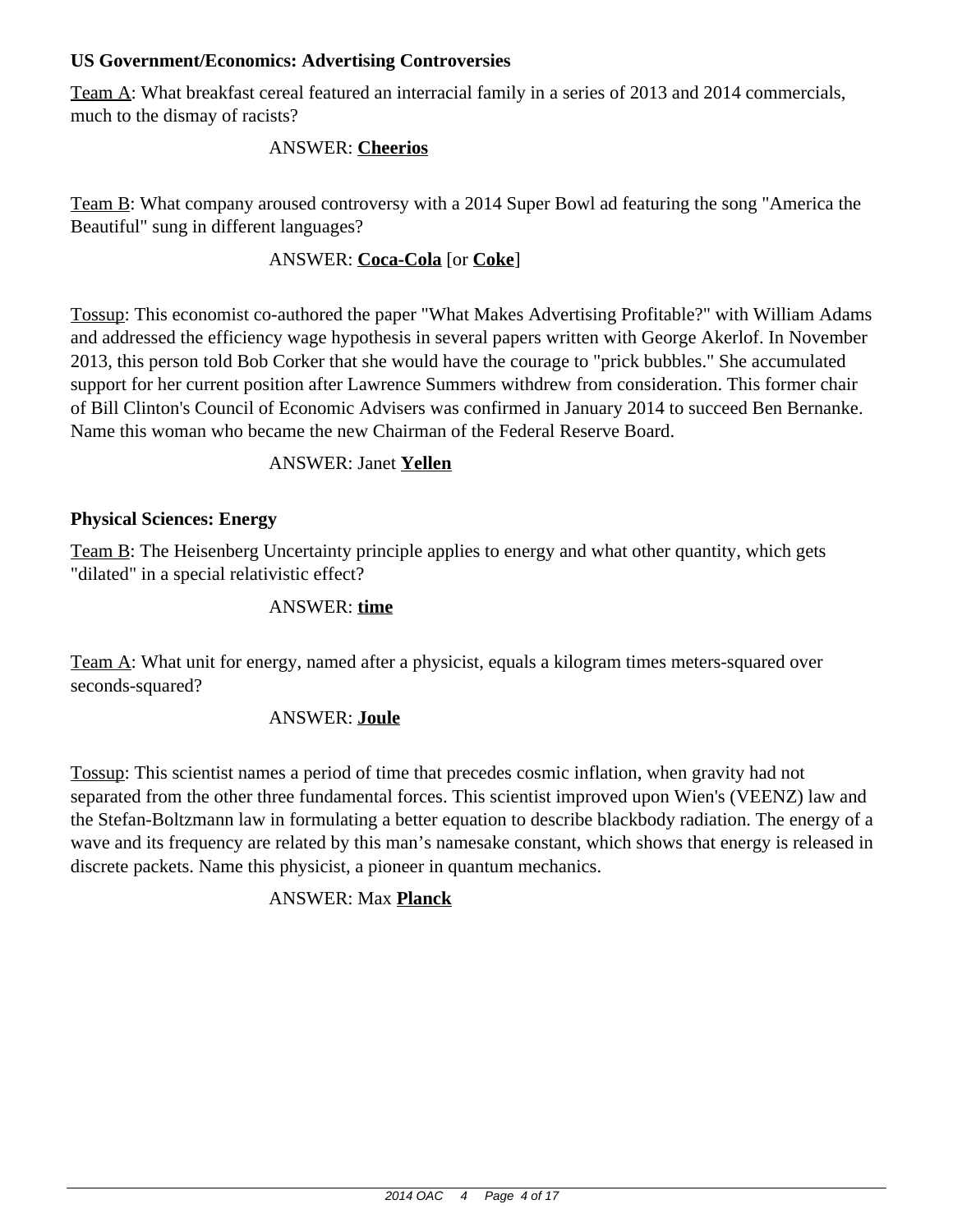## **World Geography: Headquarters Around the World**

Team A: Banco Delta Asia is based in what Special Administrative Region in China that was formerly controlled by Portugal?

### ANSWER: **Macau**

Team B: Air Asia is headquartered in what city, where the doomed Flight 370 took off?

## ANSWER: **Kuala Lumpur**

Tossup: This city is the headquarters of the organization that administers Earthwatch, an environmental information clearinghouse among governments. This home of the United Nations Environment Program is five miles north of a national park with the same name that includes an "animal orphanage." This city receives water from the Sasumua (sah-suh-MOO-uh) Dam, which dams the Tana River. At least sixty-seven people were killed in this city's Westgate Mall by al-Shabab gunmen in 2013. Name this capital city of Kenya.

### ANSWER: **Nairobi**

## **American History: Historical Dangers**

Team B: The deadliest flood in American history was an 1889 disaster that destroyed what Pennsylvania city?

### ANSWER: **Johnstown**

Team A: The deadliest natural disaster in American history was a 1900 hurricane that devastated what Texas city?

### ANSWER: **Galveston**

Tossup: Glenn Frank was instrumental in saving lives during this event by persuading people to leave the scene. A Pulitzer-winning photograph taken during this event by John Filo depicts Mary Ann Vecchio kneeling over the body of Jeffrey Miller. This event was the subject of Neil Young's anti-war song "Ohio." Three years after this event, the eight National Guardsmen who opened fire were acquitted on the grounds of self-defense. Name this 1970 shooting on a college campus in Ohio, which prompted a student strike against the Vietnam War across the country.

ANSWER: **Kent State** shootings [or **May 4 massacre**]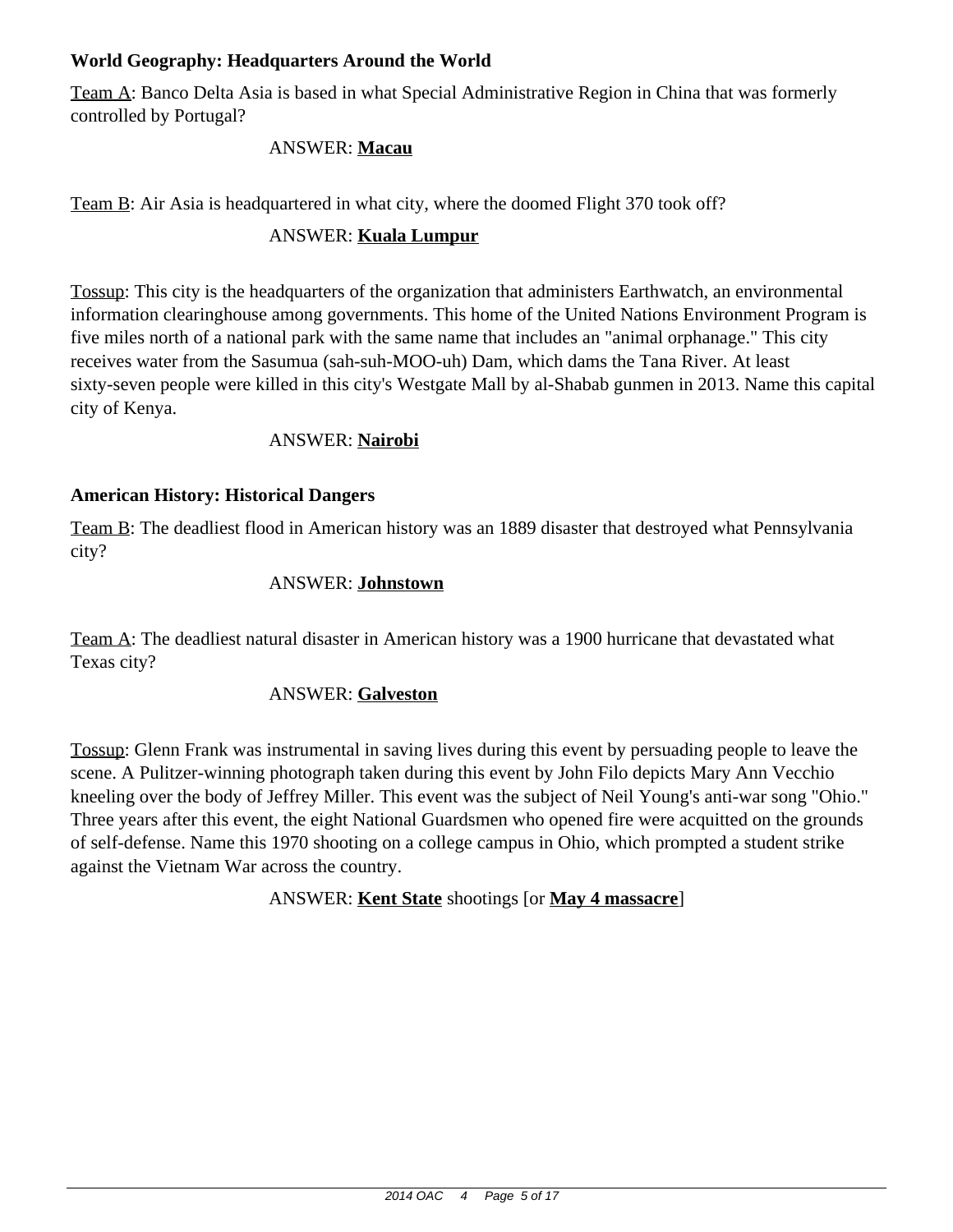1. What author created the mischievous youth Tom Sawyer?

2. What magazine founded in 1923 gives out of the Person of the Year award?

3. What transition metal element found in the Earth's crust has the symbol Ti?

4. What Italian painted *The Origin of the Milky Way?*

5. What Verdi opera is about a courtesan named Violetta Valery?

6. What animal did William Blake say was "burning bright in the forests of the night" in a poem?

7. What city, near modern-day Mexico City, was the capital of the Aztec empire?

8. (ONE OR TWO WORD ANSWER) What DNA sequences can change their position in the genome and are known as jumping genes?

9. What New Testament apostle was noted for his "doubting" of the resurrection of Jesus?

10. What Greek hero killed bandits like Sciron and Procrustes?

11. **(TWO WORD ANSWER)** What play features Viola dressing like a boy named Cesario?

12. What Canadian Prime Minister was from Montreal and endured the October Crisis?

13. What Serbian inventor patented an AC induction motor and transformer?

14. What superhero appeared in a movie subtitled *The Dark World* in 2013?

15. What former Soviet republic has a mountain once known as Communism Peak?

16. **(TWO WORD ANSWER)** What novel has a protagonist who never reaches adult height and has a voice that can shatter glass?

17. **(TWO WORD ANSWER)** What modern conservative group uses the slogan "Don't tread on me"?

18. What mineral represents one on the Mohs Scale of Hardness?

19. What religion emphasizes "wu-wei" or action through inaction?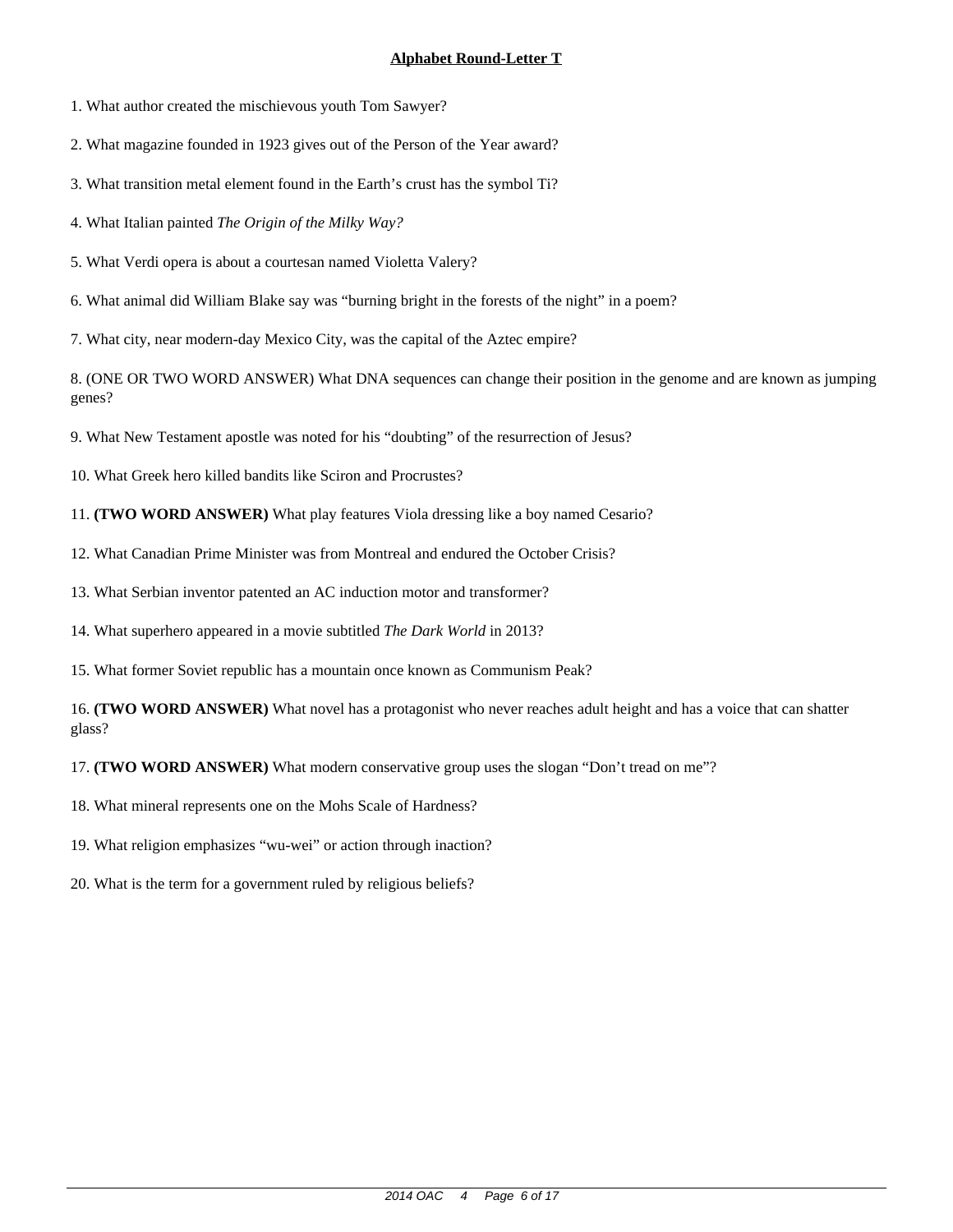- 1. Mark **Twain**
- 2. *Time*
- 3. **titanium**
- 4. **Tintoretto**
- 5. *La traviata*
- 6. **tiger** [or **tyger**]
- 7. **Tenochtitlan**
- 8. **transposons** [or **transposable elements**; or **TE**]
- 9. **Thomas**
- 10. **Theseus**
- 11. *Twelfth Night*
- 12. Pierre **Trudeau**
- 13. Nikola **Tesla**
- 14. **Thor**
- 15. **Tajikistan**
- 16. *The Tin Drum*
- 17. The **Tea Party**
- 18. **talc**
- 19. **Taoism**
- 20. **theocracy** [or **theocratic**]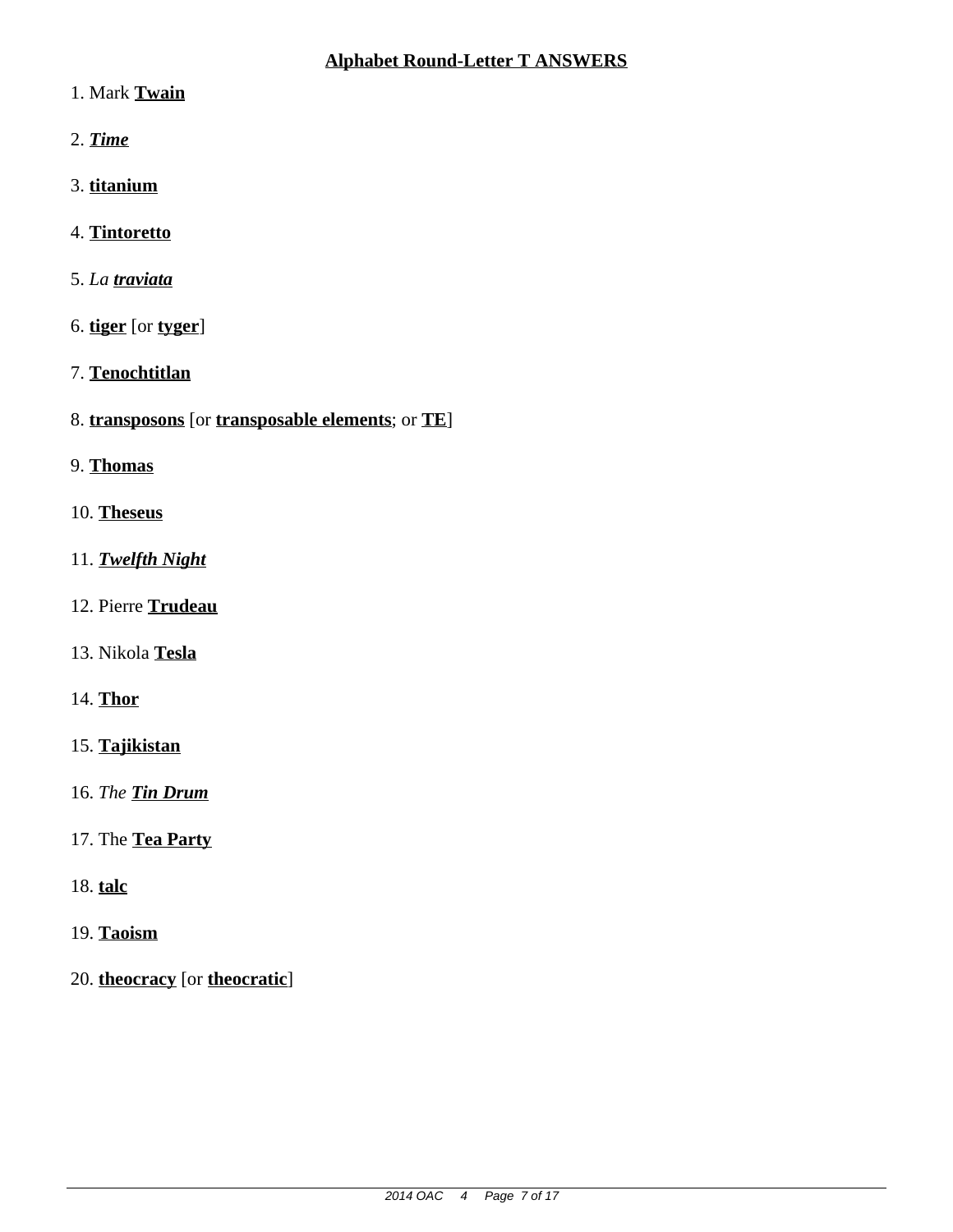# **FINAL ROUND**

1. This barbarian's destruction of the Burgundian city of Worms is recounted in an epic partly set at his court, the *Nibelungenlied* (NEE-bel-OON-gen-leed). This brother of Bleda was defeated when the Visigoth Theodoric I and the Roman general Flavius Aetius teamed up at the Battle of Chalons (shuh-LAHN). He was convinced to leave Italy after meeting Pope Leo I at Mantua, and was known as the "Scourge of God." Name this great leader of the Huns.

ANSWER: **Attila** the Hun

2. The blind King John of Bohemia fought in this conflict, and John's motto was adopted by the winner of this war's Battle of Najera (nah-HER-uh). One side in this conflict lost most of its fleet in the Battle of Sluys (SLOYZ), and the Black Prince won at Poitiers (PWAH-tee-eh) in this war. It began with Edward III's claim on a throne occupied by the House of Valois (val-WAH). Name this war during which Joan of Arc was burned at the stake, which was waged for roughly a century. ANSWER: **Hundred Years** War [or **Guerre de Cent Ans**]

141-14-103-04102

186-14-103-04101

3. According to the equation of exchange, the product of this quantity and the velocity is equal to average price times average quantity purchased. M2 is the most common measurement of this quantity used in comparative economics. Irving Fisher showed that the rate of change of this quantity is roughly equal to the rate of change of prices. That's why the Federal Reserve would cut this value to fight inflation. Name this quantity, the amount of currency in circulation.

ANSWER: **money supply** [or **M** until it is read; or **M2** until it is read; or **money stock**; prompt on **money**] 190-14-103-04103

4. The completion of this project was celebrated when one of its sponsors poured the contents of a barrel off the *Seneca Chief.* Thomas Allen wrote a nostalgic song about this project beginning "I've got a mule, her name is Sal." DeWitt Clinton got his state's legislature to fund this project, which was designed with a staircase of locks to get over the Niagara Escarpment. Name this waterway in upstate New York that connected Albany to the Great Lakes area.

### ANSWER: **Erie Canal**

080-14-103-04104

5. The enzyme named after these structures is absent in Cri du chat (CREE do sha) syndrome and was discovered in *Tetrahymena*. That enzyme, hTERT, adds TTAGGG to the ends of these structures in humans, similar to what occurs in cancer cells. These structures are subject to the end replication problem, and when very short, they lead to cellular senescence (suh-NESS-unce). The discovery of these structures by Elizabeth Blackburn explained Leonard Hayflick's theory that cells could only divide a finite number of times. Identify these series of repeating nucleotides at the ends of chromosomes. ANSWER: **telomere**s

233-14-103-04105

6. This man showed the limitations of rationalism with self-evident contradictions he called "antinomies." He claimed rationalists and empiricists were unable to account for synthetic and "a priori" truths, whose existence he defended with transcendental arguments. In the *Groundwork of the Metaphysics of Morals,* he said that all moral actions should be such that we could will them to be universal laws, his categorical imperative. Name this author of *Critique of Pure Reason,* a German transcendenttalist philosopher. ANSWER: Immanuel **Kant**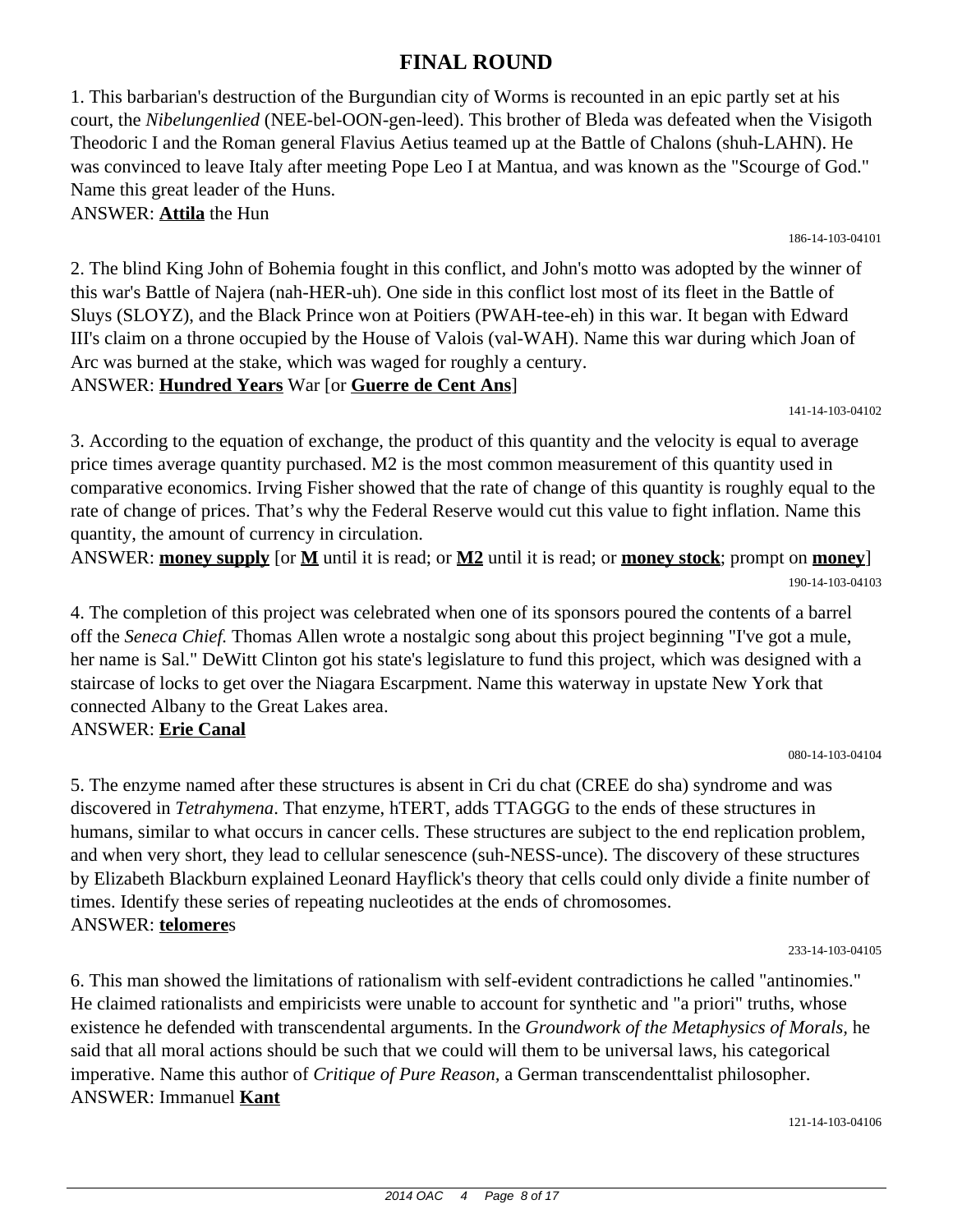7. This novel ends with a character receiving a letter reading "It is a great comfort to have you so rich" and requesting "a place at court." It begins with the observation that a single man with a good fortune "must be in want of a wife." The female protagonist is wooed by the foolish clergyman Mr. Collins and has four sisters including Lydia and Jane, who become involved with Mr. Wickham and Mr. Bingley. Name this Jane Austen novel about Elizabeth Bennett and Mr. Darcy.

ANSWER: *Pride and Prejudice*

8. After this battle, Gregorio Esparza was the only member of the losing side to receive a burial. William Barrett Travis wrote several letters requesting additional reinforcements before this battle. This battle became part of a slogan along with the similar Goliad massacre. Pneumonia caused Jim Bowie to be confined to bed during this battle, but Davy Crockett and the other defenders fought to the last man against Santa Anna. Name this battle of the Texas Revolution in which a Mexican army massacre defenders of the namesake mission in San Antonio.

ANSWER: Battle of the **Alamo**

9. In a Poisson (PWA-sohn) probability mass function, this function appears the denominator. An extension of this function, which has an output of square root of pi for the value one-half, is the gamma function. For large values, it is well-approximated with Stirling's formula. This function appears in the denominator of each term of a Taylor series. When choosing k objects from n objects, this function is applied to n in the numerator as well as to n and n minus k in the denominator. Name this function represented by an exclamation mark. ANSWER: **factorial**

121-14-103-04109

052-14-103-04107

239-14-103-04108

10. Calculations involving this force can be improved by using the Bouguer (boo-JAY) or free-air corrections. An equipotential surface for this force is the geoid (JEE-oyd), the shape the oceans would take if they covered the Earth. A constant used in calculations with this force is equal to 6.67 times 10 to the minus 11. Because the Earth is an oblate spheroid, calculations involving this force deviate from Newton's law. Name this attractive force that causes things to flow or fall towards the Earth's center. ANSWER: **gravity**

066-14-103-04110

11. This mountain was first climbed by Edwin James, who described seeing the blue columbine during the ascent. Its namesake was killed in the Battle of York during the War of 1812 and had previously explored the west on orders of James Wilkinson. Katharine Lee Bates wrote the song "America the Beautiful" after admiring the view from this mountaintop. During the "Fifty-Niner Gold Rush," miners used a slogan advocating this mountain "or bust." Name this peak in the Rocky Mountains, which is named for an explorer whose first name was Zebulon. ANSWER: **Pikes** Peak

052-14-103-04111

12. Minerva saved a victim of this man who had achieved insight by looking at the spine of a fish. This man used honey to attract an ant into walking through a seashell. After this man pushed his nephew Perdix off of the Acropolis, Minerva turned Perdix into a partridge. Either this man or the daughters of Cocalus (coh-CAL-us) killed his former employer, the husband of Pasiphae (PASS-if-ey). Name this father of Icarus who designed the Labyrinth.

ANSWER: **Daedalus** [or **Daedalos**; or **Taitale**]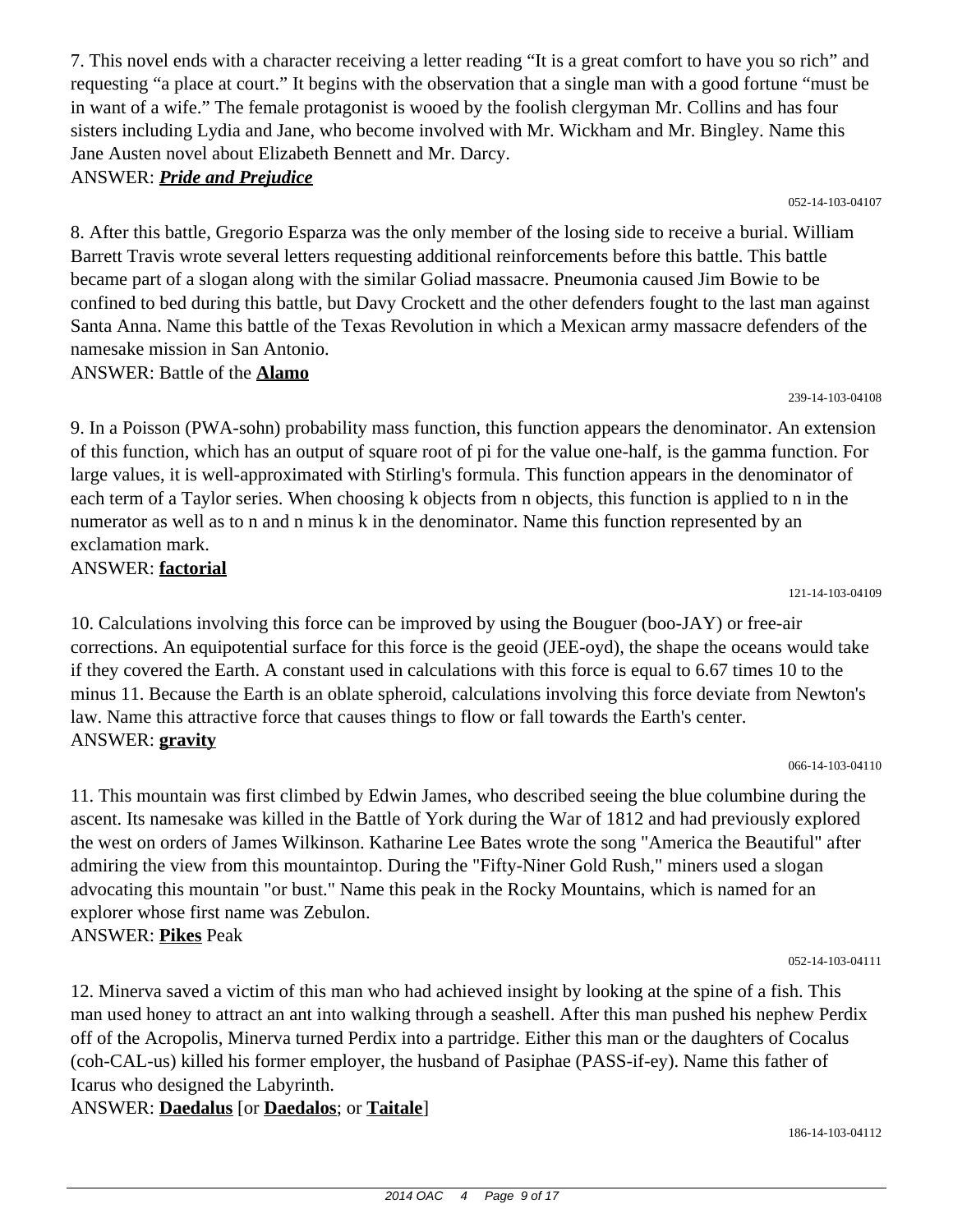13. After playing "Diminuendo and Crescendo in Blue" at the 1956 Newport Jazz Festival, this man returned to prominence. For a Carnegie Hall performance, this man wrote the jazz symphony *Black, Brown, and Beige*. This man's orchestra popularized such songs as "Mood Indigo." His signature tune was "Take the 'A' Train" and he composed "It Don't Mean a Thing (If It Ain't Got That Swing)." Name this jazz musician nicknamed "Duke."

ANSWER: Edward Kennedy "Duke" **Ellington**

14. In this story, one character praises his wife for her beef stew while she daydreams about the fancy life. Another character in this story is elated at first after receiving an invitation to a ball held by the Ministry of Education. The protagonist of this story visits Madame Forestier (for-EST-ee-ay) in order to borrow the title object. Name this short story in which Mathilde replaces the title piece of fake jewelry, written by Guy de Maupassant (GEE duh MOH-puh-sahnt).

ANSWER: "The **Necklace**" [or "La **Parure**"]

15. Chancellor Li Linfu led a series of purges during this dynasty. Buddhism was suppressed during the Hu-chiang (hoo-CHONG) period of this dynasty, which fought against the Abbasid Caliphate at the Battle of the Talas River. This dynasty was interrupted by the reign of Empress Wu Zetian. This dynasty defeated An Lushan's rebellion, and it was the time of poets such as Li Po and Du Fu. Name this Chinese dynasty founded by Emperor Gaozu (gow-ZOO) that followed the Sui (SWEE) dynasty. ANSWER: **Tang** dynasty

16. This effect explains the results of the Rossi-Hall experiment, which measured muons reaching the surface of the Earth. By using the transverse Doppler Effect, the Ives-Stilwell experiment confirmed the existence of this effect, which is directly proportional to the Lorentz factor. This effect is the cause of a paradox in which a twin in a near-light speed rocket ship can leave and return to Earth younger than a twin who never left Earth. Name this consequence of special relativity that results in clocks "slowing" down at relativistic velocities.

ANSWER: **time dilation** [prompt on special **relativity** until it is read]

17. This artist painted the interior of a building with a green roof and red walls, inside which a waiter stands next to a billiards table. The time this artist spent in Arles led to paintings such as *The Yellow House.* This artist painted a landscape dominated by large swirls in the center and a cypress tree on the left, both overlooking Saint-Remy. This artist of *The Night Cafe* depicted himself with a bandaged ear in his late self-portraits. Name this post-Impressionist artist of *Starry Night.* ANSWER: Vincent **van Gogh**

149-14-103-04116

18. The main character of this work buries a stranger who wore green and yellow, and that stranger's grave produces corn. A woodpecker tells the title character how to defeat the magician Pearl-Feather, and the woodpecker is rewarded by being dipped in the magician's blood. This poem describes the wigwam of the Nokomis "by the shores of Gitche Gumee." Name this poem about the title husband of Minnehaha, a work of William Wadsworth Longfellow.

ANSWER: *The Song of Hiawatha*

052-14-103-04113

227-14-103-04114

227-14-103-04115

140-14-103-04117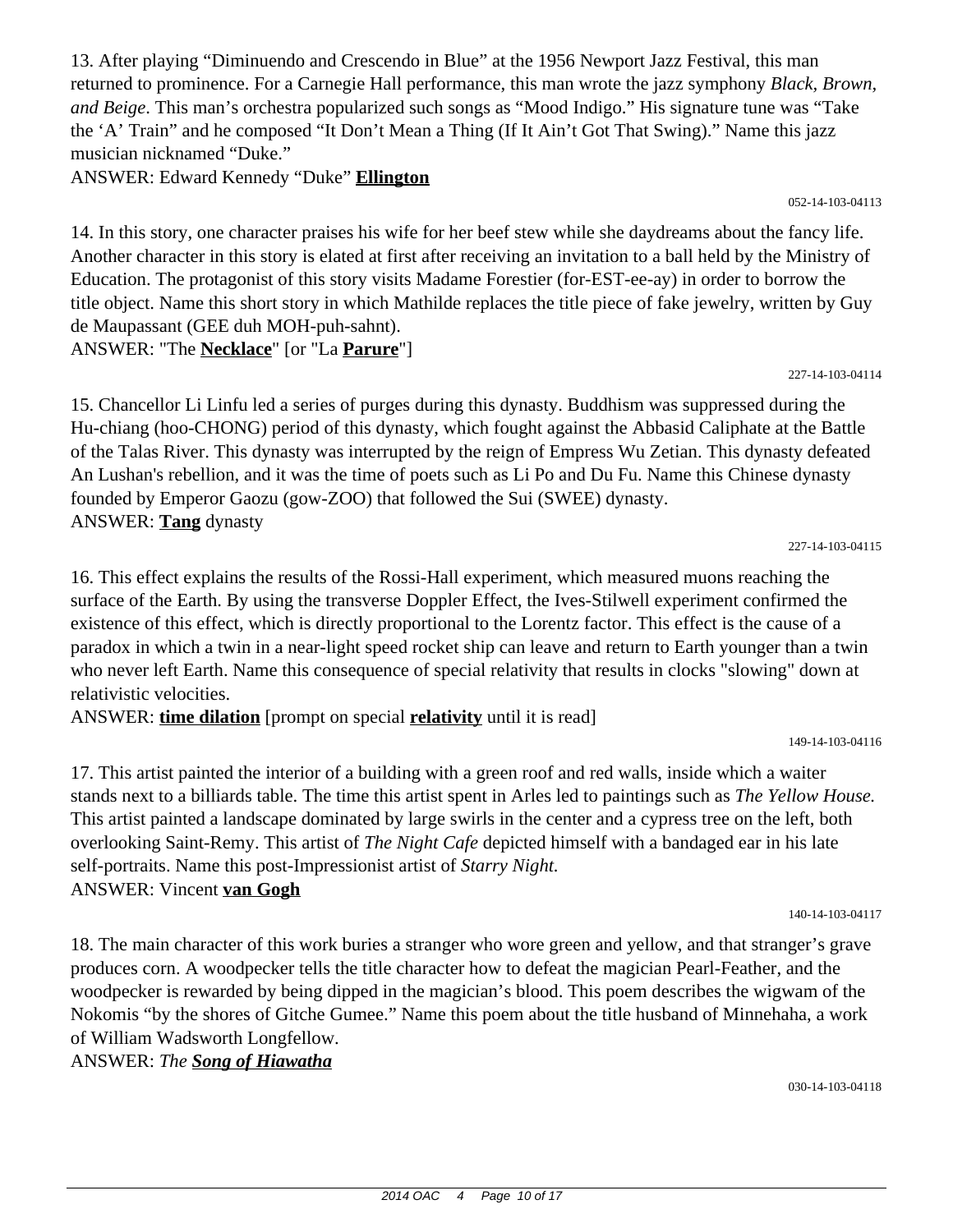19. A seventy-four-minute Wilhelm Furtwangler recording of this symphony is sometimes cited as the specific reason why CDs have a seventy-four-minute playing time. Leonard Bernstein conducted a version of it at the Brandenburg Gate to celebrate the fall of the Berlin Wall. This symphony ends with lyrics referencing a "beautiful spark of divinity" and "daughter from Elysium," performed by vocalists singing words taken from Friedrich Schiller's poem "Ode to Joy." Name this final complete symphony of Ludwig van Beethoven.

ANSWER: **Choral** symphony [or **Beethoven's Ninth** Symphony; Beethoven is not needed after being mentioned; do not accept or prompt on "Ode to Joy"]

052-14-103-04119

20. This character notes that his friend "jests at scars that never felt a wound" and wishes he was a glove upon his lover's hand. This character is the addressee of a speech about the fairy's midwife, Queen Mab. Friar John is detained from giving this character a note, which causes him to kill Paris and take an apothecary's poison while in his lover's "crypt". Name this friend of Benvolio and Mercutio, a Montague "star-cross'd" lover of Juliet.

ANSWER: **Romeo** Montague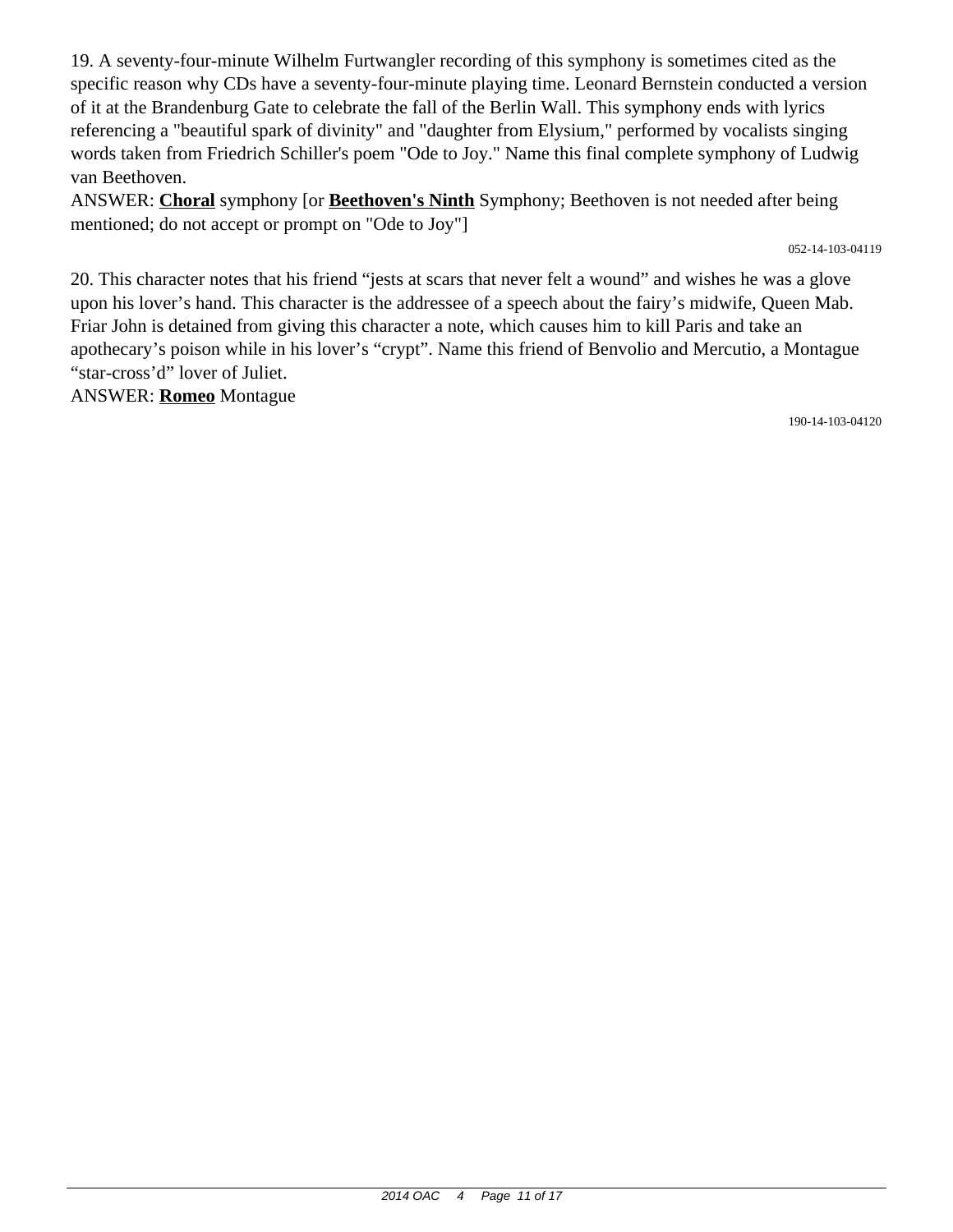1. What author created the mischievous youth Tom Sawyer?

2. What magazine founded in 1923 gives out of the Person of the Year award?

3. What transition metal element found in the Earth's crust has the symbol Ti?

4. What Italian painted *The Origin of the Milky Way?*

5. What Verdi opera is about a courtesan named Violetta Valery?

6. What animal did William Blake say was "burning bright in the forests of the night" in a poem?

7. What city, near modern-day Mexico City, was the capital of the Aztec empire?

8. (ONE OR TWO WORD ANSWER) What DNA sequences can change their position in the genome and are known as jumping genes?

9. What New Testament apostle was noted for his "doubting" of the resurrection of Jesus?

10. What Greek hero killed bandits like Sciron and Procrustes?

11. **(TWO WORD ANSWER)** What play features Viola dressing like a boy named Cesario?

12. What Canadian Prime Minister was from Montreal and endured the October Crisis?

13. What Serbian inventor patented an AC induction motor and transformer?

14. What superhero appeared in a movie subtitled *The Dark World* in 2013?

15. What former Soviet republic has a mountain once known as Communism Peak?

16. **(TWO WORD ANSWER)** What novel has a protagonist who never reaches adult height and has a voice that can shatter glass?

17. **(TWO WORD ANSWER)** What modern conservative group uses the slogan "Don't tread on me"?

18. What mineral represents one on the Mohs Scale of Hardness?

19. What religion emphasizes "wu-wei" or action through inaction?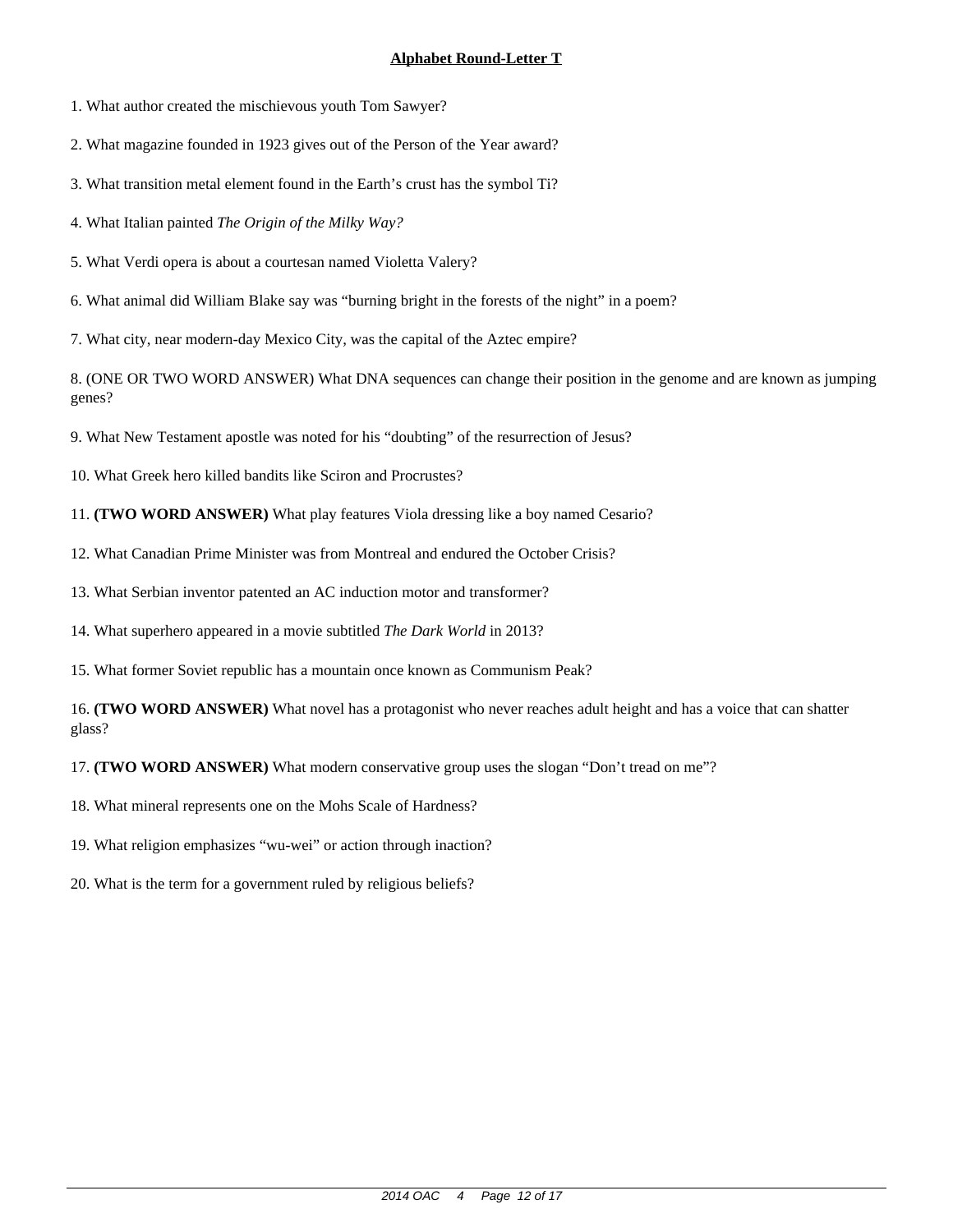1. What author created the mischievous youth Tom Sawyer?

2. What magazine founded in 1923 gives out of the Person of the Year award?

3. What transition metal element found in the Earth's crust has the symbol Ti?

4. What Italian painted *The Origin of the Milky Way?*

5. What Verdi opera is about a courtesan named Violetta Valery?

6. What animal did William Blake say was "burning bright in the forests of the night" in a poem?

7. What city, near modern-day Mexico City, was the capital of the Aztec empire?

8. (ONE OR TWO WORD ANSWER) What DNA sequences can change their position in the genome and are known as jumping genes?

9. What New Testament apostle was noted for his "doubting" of the resurrection of Jesus?

10. What Greek hero killed bandits like Sciron and Procrustes?

11. **(TWO WORD ANSWER)** What play features Viola dressing like a boy named Cesario?

12. What Canadian Prime Minister was from Montreal and endured the October Crisis?

13. What Serbian inventor patented an AC induction motor and transformer?

14. What superhero appeared in a movie subtitled *The Dark World* in 2013?

15. What former Soviet republic has a mountain once known as Communism Peak?

16. **(TWO WORD ANSWER)** What novel has a protagonist who never reaches adult height and has a voice that can shatter glass?

17. **(TWO WORD ANSWER)** What modern conservative group uses the slogan "Don't tread on me"?

18. What mineral represents one on the Mohs Scale of Hardness?

19. What religion emphasizes "wu-wei" or action through inaction?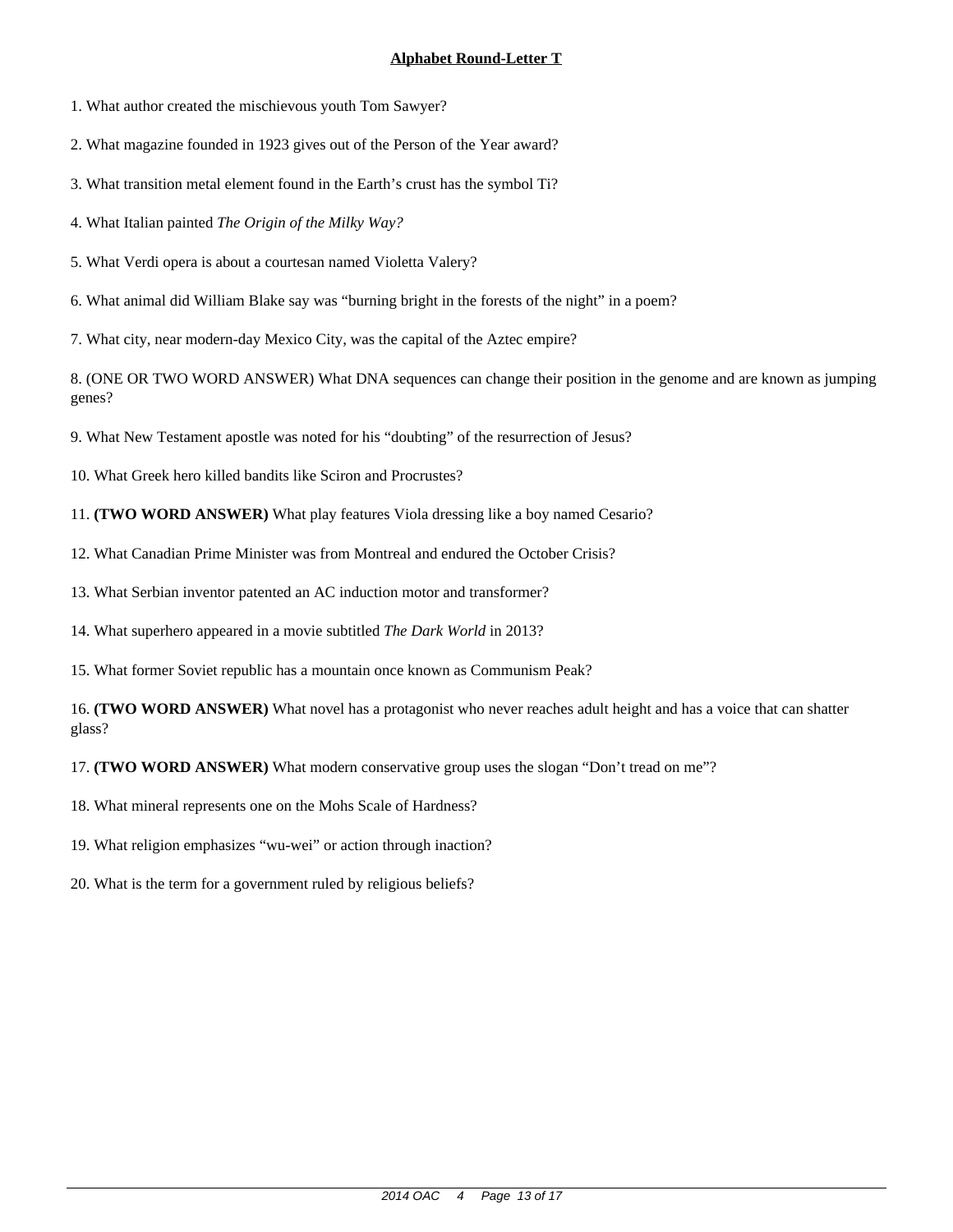1. What author created the mischievous youth Tom Sawyer?

2. What magazine founded in 1923 gives out of the Person of the Year award?

3. What transition metal element found in the Earth's crust has the symbol Ti?

4. What Italian painted *The Origin of the Milky Way?*

5. What Verdi opera is about a courtesan named Violetta Valery?

6. What animal did William Blake say was "burning bright in the forests of the night" in a poem?

7. What city, near modern-day Mexico City, was the capital of the Aztec empire?

8. (ONE OR TWO WORD ANSWER) What DNA sequences can change their position in the genome and are known as jumping genes?

9. What New Testament apostle was noted for his "doubting" of the resurrection of Jesus?

10. What Greek hero killed bandits like Sciron and Procrustes?

11. **(TWO WORD ANSWER)** What play features Viola dressing like a boy named Cesario?

12. What Canadian Prime Minister was from Montreal and endured the October Crisis?

13. What Serbian inventor patented an AC induction motor and transformer?

14. What superhero appeared in a movie subtitled *The Dark World* in 2013?

15. What former Soviet republic has a mountain once known as Communism Peak?

16. **(TWO WORD ANSWER)** What novel has a protagonist who never reaches adult height and has a voice that can shatter glass?

17. **(TWO WORD ANSWER)** What modern conservative group uses the slogan "Don't tread on me"?

18. What mineral represents one on the Mohs Scale of Hardness?

19. What religion emphasizes "wu-wei" or action through inaction?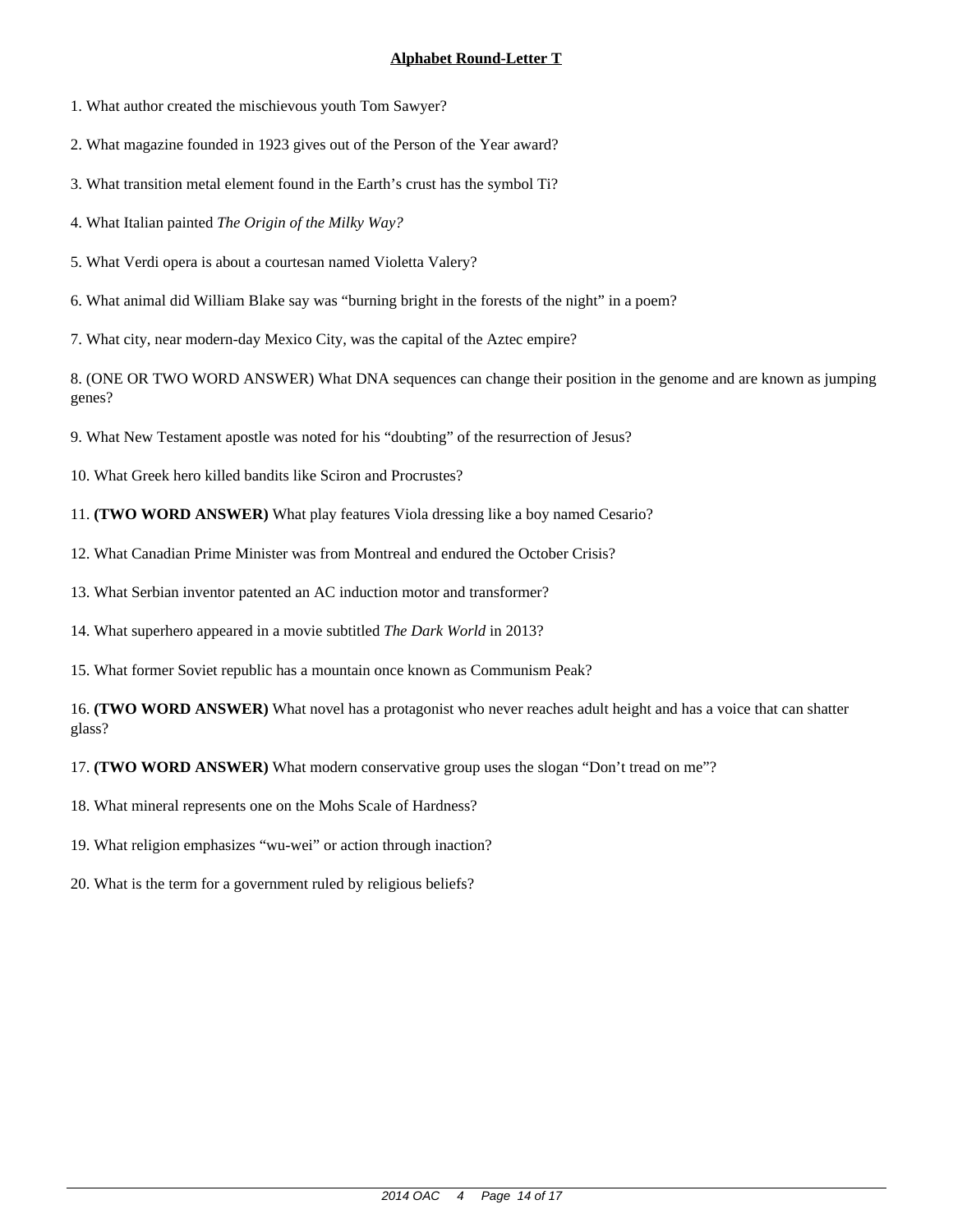1. What author created the mischievous youth Tom Sawyer?

2. What magazine founded in 1923 gives out of the Person of the Year award?

3. What transition metal element found in the Earth's crust has the symbol Ti?

4. What Italian painted *The Origin of the Milky Way?*

5. What Verdi opera is about a courtesan named Violetta Valery?

6. What animal did William Blake say was "burning bright in the forests of the night" in a poem?

7. What city, near modern-day Mexico City, was the capital of the Aztec empire?

8. (ONE OR TWO WORD ANSWER) What DNA sequences can change their position in the genome and are known as jumping genes?

9. What New Testament apostle was noted for his "doubting" of the resurrection of Jesus?

10. What Greek hero killed bandits like Sciron and Procrustes?

11. **(TWO WORD ANSWER)** What play features Viola dressing like a boy named Cesario?

12. What Canadian Prime Minister was from Montreal and endured the October Crisis?

13. What Serbian inventor patented an AC induction motor and transformer?

14. What superhero appeared in a movie subtitled *The Dark World* in 2013?

15. What former Soviet republic has a mountain once known as Communism Peak?

16. **(TWO WORD ANSWER)** What novel has a protagonist who never reaches adult height and has a voice that can shatter glass?

17. **(TWO WORD ANSWER)** What modern conservative group uses the slogan "Don't tread on me"?

18. What mineral represents one on the Mohs Scale of Hardness?

19. What religion emphasizes "wu-wei" or action through inaction?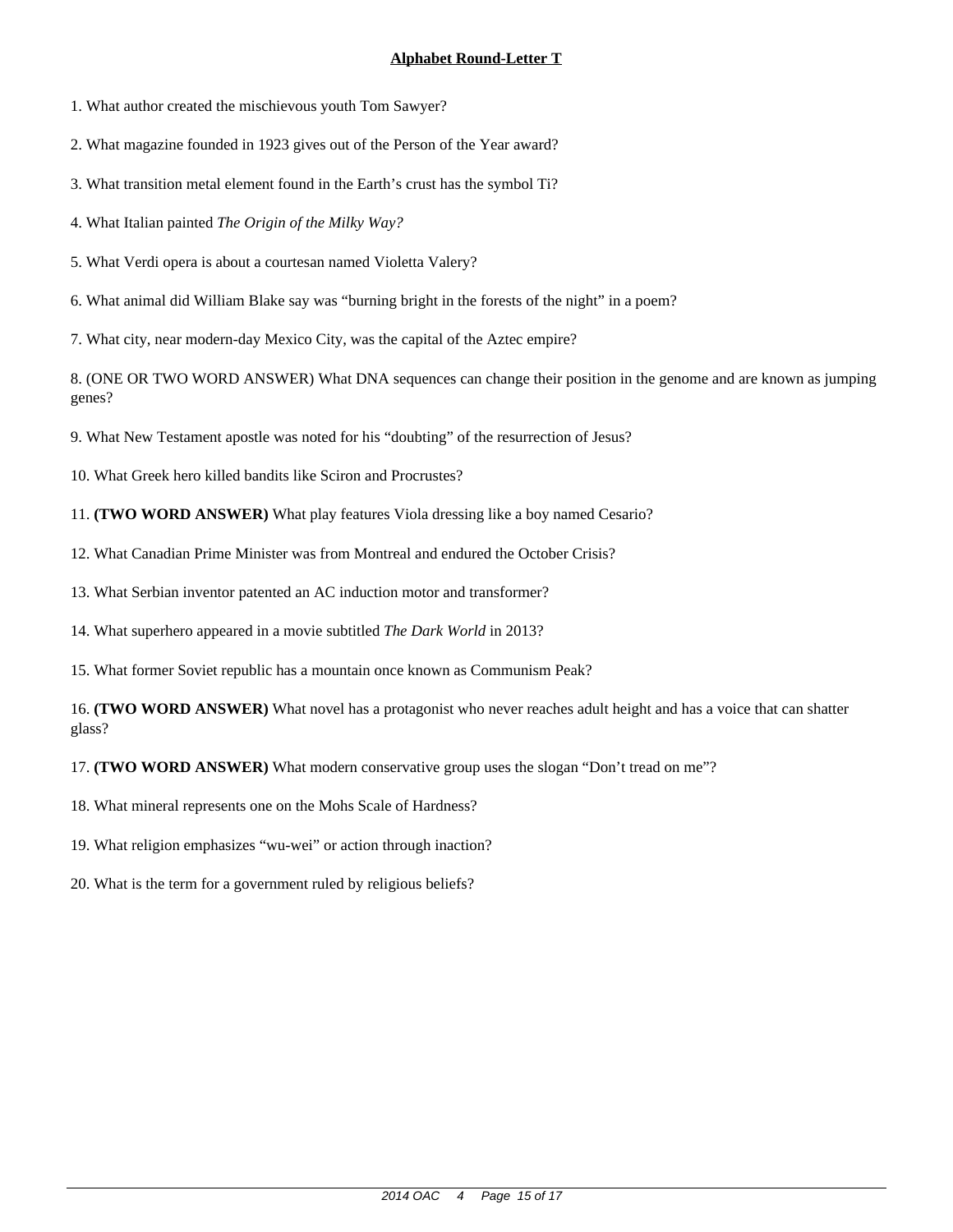| $5.$ $\overline{\phantom{a}}$ |
|-------------------------------|
| $6.$ $\overline{\phantom{a}}$ |
|                               |
|                               |
|                               |
|                               |
|                               |
|                               |
|                               |
|                               |
|                               |
|                               |
| $17. \_$                      |
| 18.                           |
|                               |
| 20.                           |